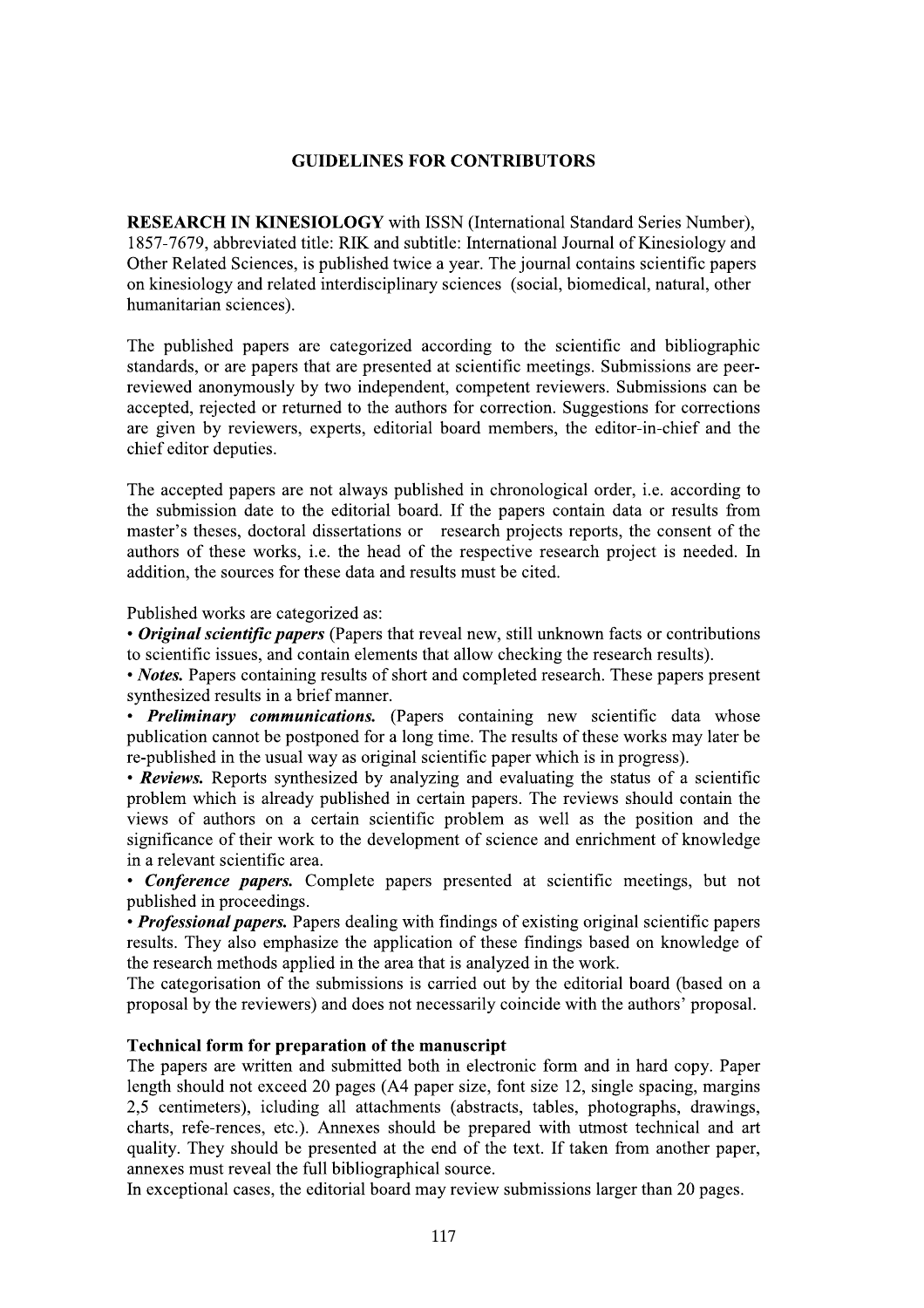#### Submissions must include:

- Abstract in the language of the first author's country;
- Abstract in English;
- Full paper in the language of the first author's country;
- Full paper in English.

The abstract and the entire paper in English should be proofread by a certified lector. Papers should contain the following structure:

#### Title

The title should be brief but informative. Normally it should not contain abbreviations. If abbreviations do exist, their identification should be given in parentheses.

As part of the paper title, authors and coauthors data should be provided, namely: - First and last name without titles and positions,

- Full official title of the authors' and co-authors' institutions, city and country,

- Scientific and academic title, position, workplace, postal and e-mail address, telephone number (preferably mobile phone) and fax number.

#### Abstract and keywords

The abstract should contain between 200 and 300 words. Its contents should not be identical and coincide with some of the paper text. There should be no abbreviations. It should integrate data on the essence of the work. (Original) research papers should include data on the subject's sample, measurement instruments, research methods, results and conclusions.

#### Keywords

Key words should indicate the essence of the work. They should not be included in the title of the paper. Maximum seven keywords should be mentioned.

## Structure of original papers

#### **Introduction**

It should contain information indicators of the research problems, results and associated concluding observations. In addition, the research purpose should be indicated.

#### Research methods

This chapter should preferably not contain accented subtitles. However, it should include classified indicators for the subjects sample, measurement instruments applied, research methods (experimental, descriptive, historical, statistical, etc.).

#### Results

The results should be an outcome of appropriate processing methods. The results should be presented in a tabular, graphical or schematic manner, or by drawings, photos, etc. They should be interpreted concisely and should not be repeated in the text expressively by numerical data.

#### Discussion and conclusions

The discussion scope should be the most significant chapter in terms of the full paper text. It should contain causal relations and explanations of the results obtained. It should also include data interpretation from the applied data processing methods and interpretation of scientific results.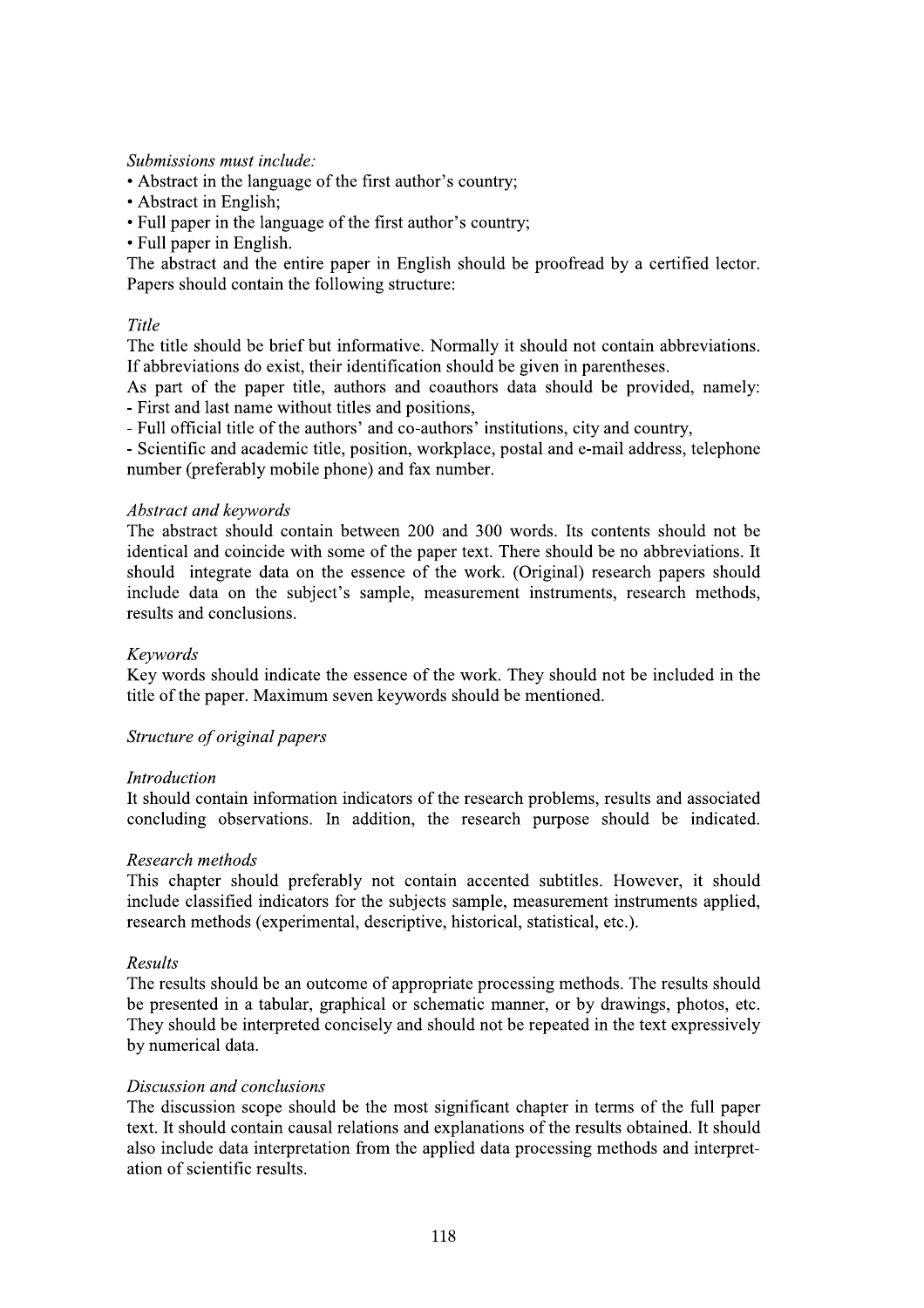The discussion should be characterized by appropriate comparisons of the research results with results of previous relevant research. Directions could be given concerning the theoretical and practical significance of the research results and their kinesiological and scientific impleme-ntations. The research conclusions should be integrated and synthesized with the discussion of results. They are based on discussions and should not overlap with the survey results.

#### References

Citation of references in the text and in the "References" should be in accordance with the Harvard referencing system (American Psychological Association standard). The references citation examples given in these Guidelines should be followed by the authors.

#### In the text

- Citation is made only from original sources. If they are not available (if quoted  $\bullet$ indirectly), the appropriate wording should be used ("taken from...", "according to:..."). Citation should be either in original form or in quotes.
- In case of indications of results, views, thoughts, etc., the name of the author should be indicated in parentheses, followed by a comma, and the year of publishing of the paper, for example: (Strel, 1987).
- If an author that obtained research results is stated, the publishing year should  $\bullet$ be indicated in parentheses, in addition to the last name of the author. Example: (From the comparison of the results from the measurement characteristics of the motor tests, received by Gligorov (1999), one can assume that...).
- When two or more research results' sources are cited, published in the same year, by the same author or group of authors, the citation in the parentheses should be in the following format: author's (authors') last name, comma, years alphabetical order in lowercase, on which commas are placed. Example: Bala (2002a, 2002b). In such cases, these sources must be listed in the chapter "References" in the same order.

In the following explanations for indication of the authors, examples are shown only for the research results obtained. Examples of stating the results, views, thoughts, etc., are not displayed, but they correspond to the research results' reference examples.

- If two authors are cited, e.g. Naumovski & Gontarev (2006), it is necessary to  $\bullet$ specify both surnames and year.
- If the authors have the same surname, the initials of the first names are indicated. For example: A. Naumovski (2002) & M. Naumovski (2006). The listing of such sources should be used throughout the paper regardless of the different years.
- In cases when three, four or five authors are cited, the first indication should contain all surnames and year. Subsequent citations should only indicate the first author and the words "et al.". For example, the first indication is: Morrow, Jackson, Disch & Mood (1995) and subsequent indications, only Morrow et al.  $(1995).$
- If there are more than five authors, the citation should be as in the case of three to five authors in the subsequent indication, i.e. by stating the first author and "et al.". For example: Kurelić et.al. (1975). However, the citation of bibliographic units in the chapter "References" should list all authors.
- The citation of the paper for which no data on the author are available, the title of the paper is indicated, instead of the surnames. For example: Ministry of Education and Science (2008).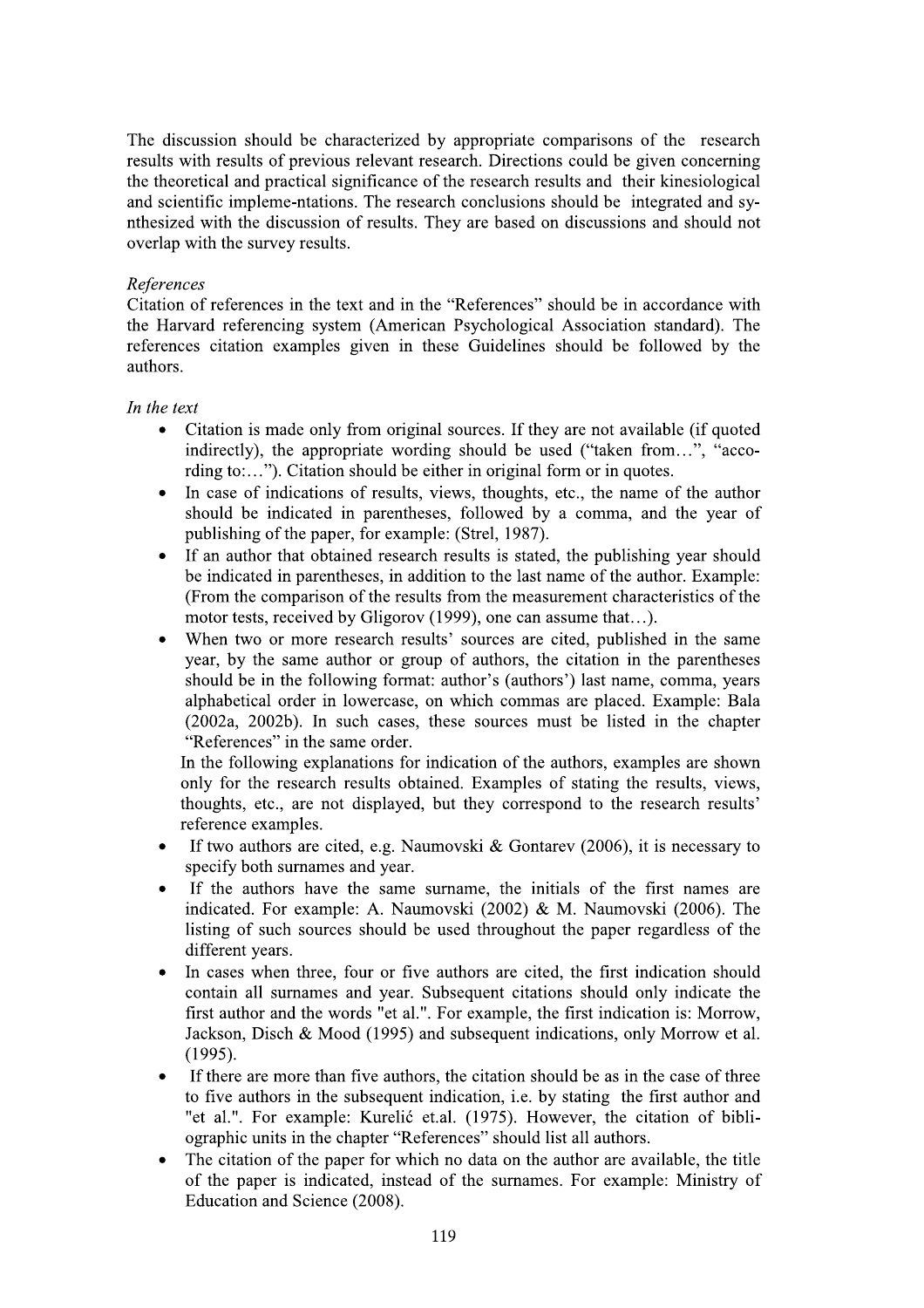In exceptional cases (when the original source is unavailable), cross-referencing is used. In parentheses the following is indicated: the author quoted, the year of publication of the paper which contains the source, a semicolon, "by", the author quoted, comma, year. For example: (Momirović, Wolf & Popović, 1999; by: Gontarev, 2007).

## In the "References"

The journal uses APA standard. The most common indications of sources under that standard are shown bellow.

- The sources are listed in alphabetical order by surname of the first author or title of the paper if the author is unknown. If the same author appears alone in one work and as the first author with two or more authors in other works, his independent works should be cited first. Then, in alphabetical order of surnames the second, the third and subsequent papers are listed. If the same author appears more than once, the works are listed chronologically, i.e. starting with the earliest towards the latest work.
- In cases where works are in process of publication, it is necessary to give  $\bullet$ all information on the paper. The words "in press" should be put instead of the publication year.
- Instead of surnames, in cases where the author is unknown, the title of the work and other data should be indicated.
- Regardless of the number of authors of the paper, all authors are indicated.  $\bullet$ Their names are separated by a comma and before the name of the last author the symbol "&" is put.
- When a book (monograph) is cited, its title should be written in italic.  $\bullet$
- When a paper published in a journal is cited, the title of the journal and the year (volume) are written in italic.
- All bibliographic units are indicated in the original language in which the  $\bullet$ paper is written. If the paper is not written in English, the translation of the title in English should be indicated in squared parentheses.

The subsequent text shows examples of most common indication of bibliographic units in the "References".

## **Books** (monographs)

Example:

Graton, G., & Jones, I. (2006). Research methods for sport studies. London and New York: Routledge.

If the source is not in English, the English translation of the title is given in squared parentheses, as well as the language from which the translation is made.

## Example:

Наумовски, А. (2004). Основни синашисшички мешоди во сиоринош. [Basic statistical methods in sport. In Macedonian]. Скопје: Факултет за физичка култура, Универзитет "Св. Кирил и Методиј" во Скопје.

## Journals:

The citation of papers in journals is indicated by the journal title, the volume, the number of the issue in parentheses, the first and last page of the paper.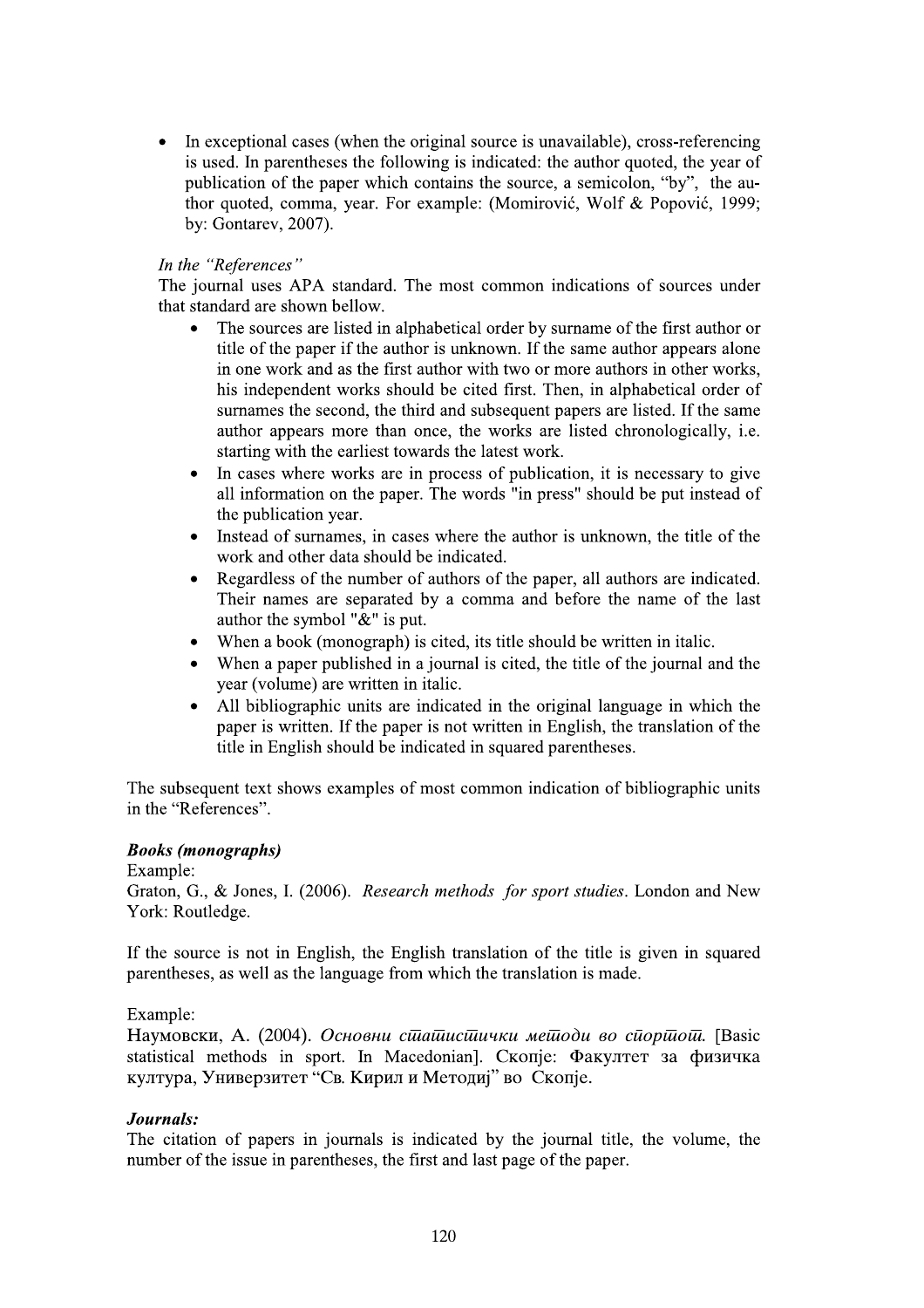# Example:

Hessler, E., & Amazeen, P. (2009). Attentional demands on motor responsibility coordination. Research Quarterly for Exercise and Sport, 80(3), 510-523.

If the work is in print, in parentheses, the term "in press" is used instead of the publication year. The volume, the number of the issue and the pages of the journal in print must be stated.

## Example:

Naumovski, A. (in press). Comparison of the predicative value of the anthropometric and motoric latent dimensions for the success in two sport elements of basketball and volleyball. Sport & science.

If a paper published in a Supplement is cited, the number of the Supplement is indicated in parentheses, instead of the number of the journal.

# Example:

Bala, G., Golubović, Š., & Katić, R. (2010). Relations between Handedness and Motor Abilities in preschool children. Collegium Antropologicum, 34 (Suppl. 1), 69-75.

# **Chapters in books**

Example:

Čokorilo, R. (2007). Emocionalni razvoj predškolskog deteta. U G. Bala (Ur.), Antropološke karakteristike i sposobnosti predškolske dece (str. 227-248). Anthropological characteristics and abilities of preschool children. In Serbian]. Novi Sad: Fakultet sporta i fizičkog vaspitanja, Univerzitet u Novom Sadu.

# Papers in proceedings of conferences

Example:

Hughes, M., & Reed, D. (2005). Creating performance profile using perturbations in soccer. Proceedings of 4th International Scientific Conference on Kinesiology "Science and Profession - Challenge for the Future", Opatija, 2005, (pp. 34-53). Zagreb: Faculty of Kinesiology, University of Zagreb.

## **Doctoral, Master's and Graduate works**

Example:

Глигоров, С. (2008). Предикшивна вредности на некои базични моторни тесшови анализирана со различни мешодолошко-сшашисшички йосшайки врз усиехош на сишуационише мошорни шесшови кај исиишаници со наширосечни мошорни сидеобностии. [Predictive value of some basic motor test analysed by different methodological-statistical procedures on the success of the situation motor tests with tested individuals with above-average motor capabillities. In Macedonian.] Докторска дисертација, Скопје: Факултет за физичка култура, Универзитет "Св. Кирил и Методиј" во Скопје.

The citation of undergraduate and master's theses is identical with the citation of doctoral dissertations. Instead of "Doctoral dissertation" the terms "Master's thesis" and "Graduate Wo-rk" should be used accordingly.

## **Electronic sources**

Given the specifics of electronic resources (computer software, computer and information services, on-line sites), their indication in this text is shown by general order of the parts of the bibliographic unit by some examples.